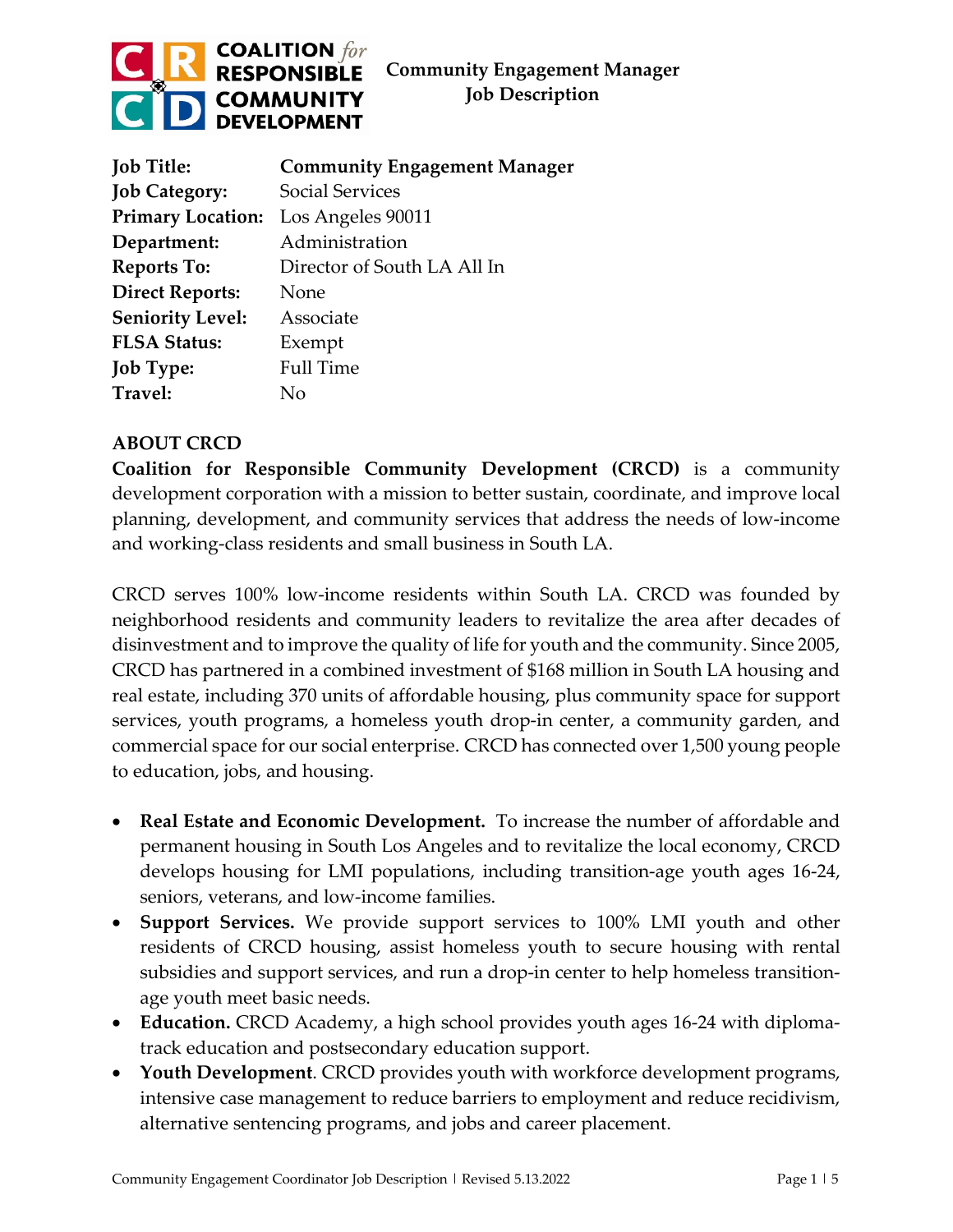

- **WorkSource Center**. Since 2014 CRCD has been the operator of the federally funded Vernon-Central/ Los Angeles Trade-Technical College WorkSource Center where unemployed LMI residents are linked to career-ladder jobs and supportive services.
- **CRCD Enterprises**. CRCD is the parent organization of a social enterprise providing training and employment for low-income youth and young adults.

## **POSITION SUMMARY**

South LA All In (SLAAI) is a seven-year initiative to address longstanding racial and socioeconomic inequities in South Los Angeles – with a focus on underserved areas east of the 110-freeway. South LA All In will strengthen the community's economic recovery from COVID-19 while positioning residents and businesses to benefit economically from major sporting events coming to Los Angeles including the 2028 Summer Olympics, 2022 NFL Super Bowl, and potentially the 2026 FIFA World Cup (if Los Angeles is finalized as a host city late 2021). South LA All In is a key initiative for CRCD to realize our 2020-2024 5-year strategic plan and will address the following strategic priority areas:

- 1.1 Address emerging community needs by deepening existing programs and partnerships through an integrated services approach
- 1.2 Develop flexible, targeted training programs based on current and near future high-demand career pathways that provide family-sustaining wages, benefits, and ladders for advancement
- 1.4 Expand the reach and impact of the proven CRCD approach across broader South Los Angeles
- 1.5 Protect and expand the supply of quality affordable and supportive housing in South Los Angeles and beyond
- 1.6 Minimize displacement, expand opportunities, and ensure local benefits from South Los Angeles development
- 1.7 Use CRCD credibility to advocate for policy change and funding

Under the close direction of the Director of South LA All In, the Community Engagement Manager will play a key role in creating a meaningful and intentional community engagement strategy to support CRCD's SLAAI initiative to expand our regional impact and further build capacity in the South Los Angeles region. The Manager will lead the coordination and facilitation of a wide range of community engagement and capacity building strategies throughout the South LA region, including around CRCD's affordable and permanent supportive housing developments, in line with the SLAAI Initiative. The Manager will supervise a team AmeriCorps Vistas to support the success of the SLAAI initiative.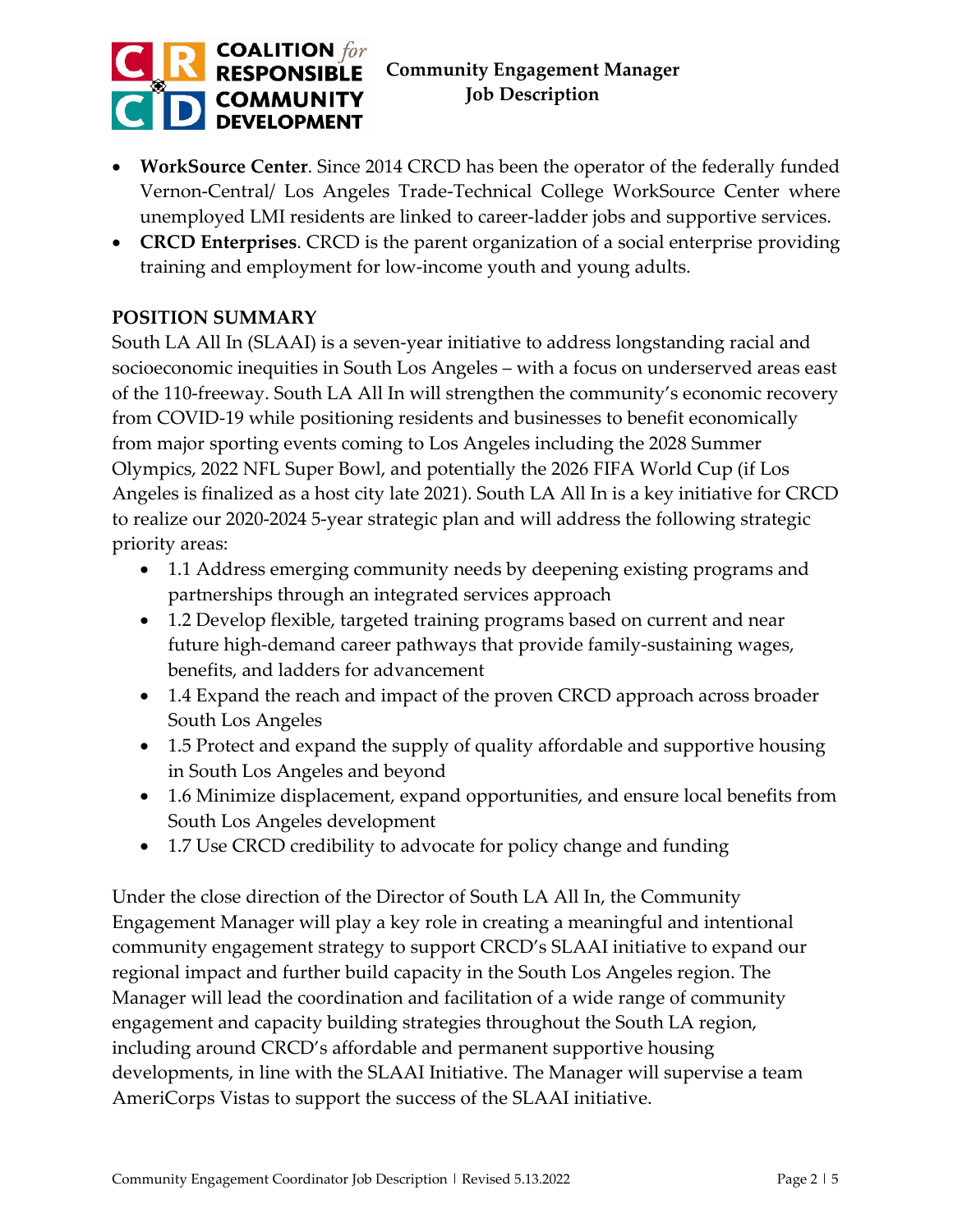

## **ESSENTIAL DUTIES & RESPONSIBILITIES**

Position roles and responsibilities include, but are not limited to:

- 1. Create and implement community engagement plan in partnership with CRCD's real estate team, program departments, Marketing & Communications Team, and other relevant stakeholders.
- 2. Collaborate with team to conduct a comprehensive resource and asset analysis for the SLAAI region.
- 3. Collaborate with team to design and implement a comprehensive, community resource database.
- 4. Lead South LA community engagement efforts on behalf of agency.
- 5. Lead community engagement efforts for CRCD's affordable and permanent supportive housing developments.
- 6. Organize, attend, and present at relevant city, county, and government agencies, community, and neighborhood group meetings.
- 7. Organize and facilitate focus groups with community members, participants, and partners.
- 8. Attend key meetings to inform strategy and brief CRCD Leadership on matters of public interest and concern, as needed.
- 9. Provide direct supervision to AmeriCorps VISTA members.
- 10. Develop public education and information materials, presentations and displays in partnership with Marketing & Communications Team.
- 11. Coordinate strategic learning and community engagement events to promote SLAAI initiative.
- 12. Uphold CRCD's Mission Statement and 5 Year Strategic Plan.

## **MINIMUM QUALIFICATIONS**

- 1. 3-5 years relevant experience and BA Degree
- 2. Excellent communication and presentation skills
- 3. Comfortability working in South LA, engaging with a diverse range of community members, organizations, public officials, and other stakeholders
- 4. Demonstrated knowledge of community resources and familiarity of South Los Angeles a plus
- 5. Reliable, flexible team player who works well with minimal supervision, who has a good work ethic, and an ability to set and maintain personal boundaries
- 6. Demonstrated ability to work on multiple projects simultaneously, and to meet deadlines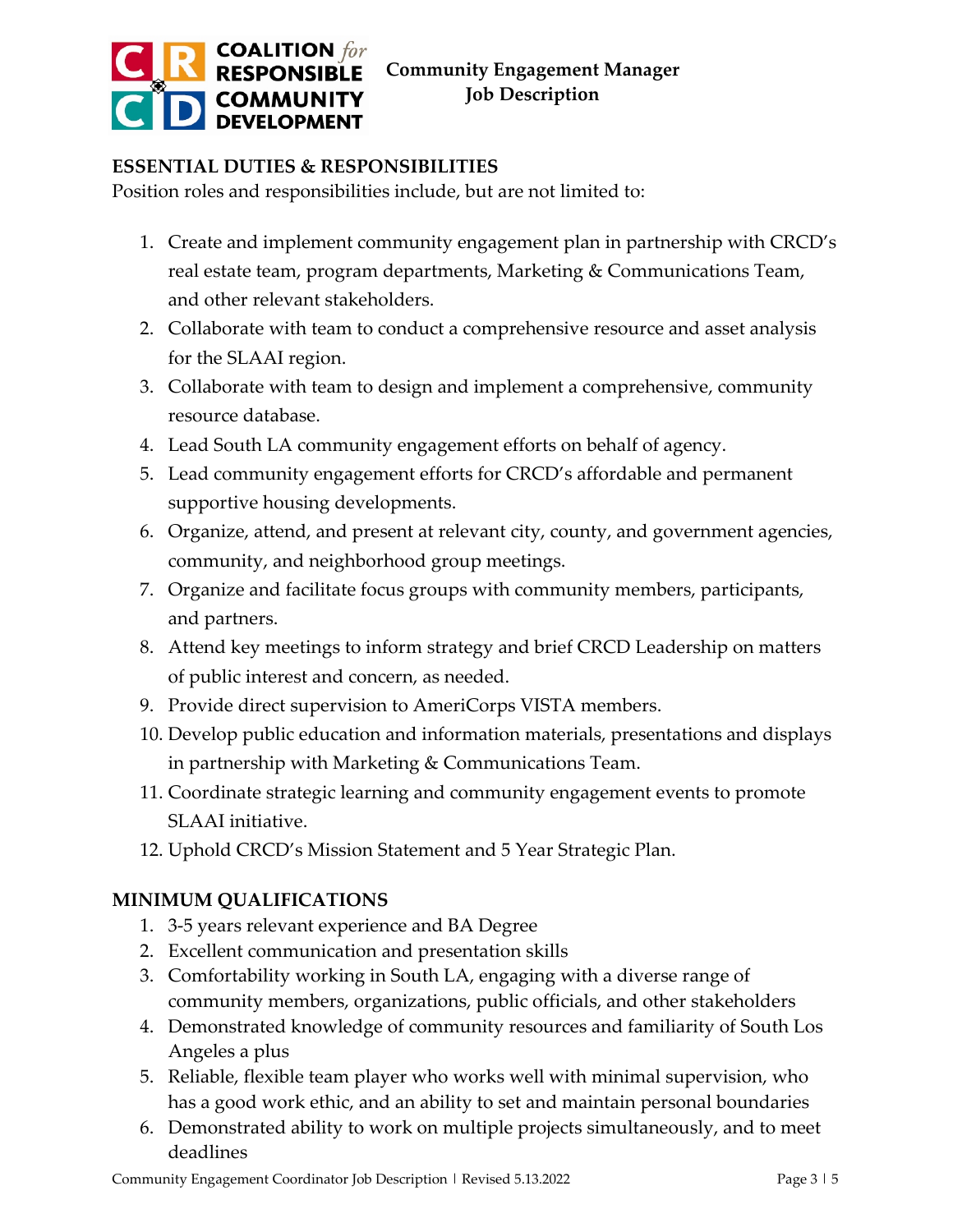

- 7. Reliable transportation: valid driver's license, and car insurance as required by law, as appropriate
- 8. Knowledge and experience of Microsoft Office (Excel, Word, Power Point, Etc.)

#### **WORK ENVIRONMENT**

- 1. On occasion walk or drive to different local sites throughout the day
- 2. Regularly required to sit, stand, bend, and occasionally lift or carry up to 35 lbs.
- 3. Combination of field and office environment
- 4. May necessitate working in busy and loud environments
- 5. May be exposed to elements like cold, heat, dust, noise, and odor
- 6. May participate in training and staff development that requires local and out of state travel
- 7. Work regularly in a community that is exposed to gang activity, substance use, homelessness, and high unemployment rates.
- 8. Must be available on call for emergency crisis situations with the ability to respond after work hours as needed for emergencies.
- 9. This is not a work-from-home position

#### **BENEFITS**

- Dental, Vision, Medical Benefits: CRCD is in the top 10% for excellent employee benefits for non-profit organizations. CRCD offers 80% employee paid and 60% dependent paid medical
- 401K eligibility to participate from day one and up to 3% matching after one year
- Flexible Spending Account (FSA)
- Short-Term & Long-Term Disability, Accident, and Hospital Indemnity
- Whole Life Insurance, College Funding Plans/529 Savings Plan from Principal
- Pet insurance, Legal/ID Theft
- Generous work/life balance
- 13 Paid Holidays

### **RESPONSIBILITIES COMMON TO ALL AGENCY EMPLOYEES**

- 1. Encompass a "do whatever it takes approach" to serving our community
- 2. Always maintain a safe work environment and confidentiality.
- 3. Be proactive, creative, and flexible in determining, evaluating, researching, and resolving issues.
- 4. Organize and prioritize multiple activities to meet all external and internal deadlines.
- 5. Maintain professional demeanor that reflects positively on the agency.
- 6. Demonstrate respect and courtesy toward others.
- 7. Able to thrive in a work environment emphasizing teamwork and collaboration.